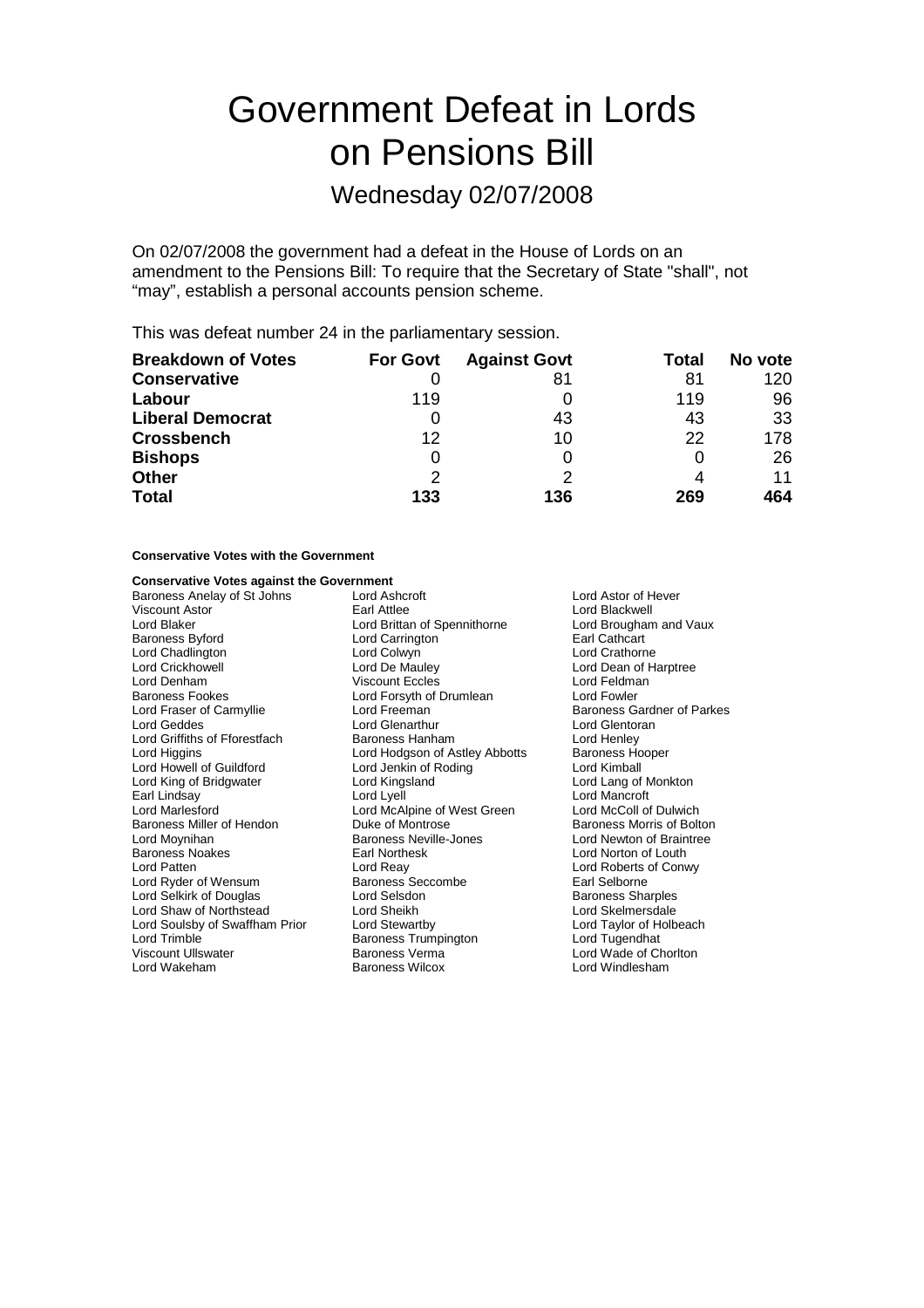# **Labour Votes with the Government**

Lord Ahmed Lord Anderson of Swansea Baroness /<br>
Lord Archer of Sandwell Baroness Ashton of Upholland Lord Bach Lord Archer of Sandwell **Baroness Ashton of Upholland** Lord Bach<br>
Lord Barnett Lord Bach Lord Bassam of Brighton Lord Berkelev Lord Bernstein of Craigweil Lord Bilston Cord Borrie Lord Borrie<br>
Lord Bragg Cord Brook Lord Brook Lord Brook Lord Brook Lord Bradley **Lord Bragg Lord Bragg Lord Brooke of Alverthorpe**<br>
Lord Brookman **Lord Campbell-Savours** Lord Carter of Coles Lord Brookman Lord Campbell-Savours<br>
Lord Christopher Lord Clark of Windermere Lord Clinton-Davis<br>
Lord Davidson of Glen Clova 
Lord Davies of Coity

Lord Davidson of Glen Clova

Lord Davies of Oldham

Lord Davidson of Glen Clova

Lord Davies of Oldham

Lord Davidson of Glen Clova

Lord Davidson o Lord Davidson of Glen Clova Lord Desai Lord Dixon<br>
Lord Evans of Parkside Baroness Falkender Corpus Baroness Falkender<br>
Lord Evans of Parkside Baroness Falkender Lord Faulkner of Worcester **Lord Filkin** Lord Filkin Baroness Ford<br>
Lord Foster of Bishop Auckland Lord Fvfe of Fairfield **Baroness Gale** Lord Foster of Bishop Auckland Lord Fyfe of Fairfield Baroness Gale<br>Lord Gavron Baroness Gibson of Market Rasen Lord Giddens Lord Gavron **Baroness Gibson of Market Rasen**<br>Baroness Golding **Baroness Gibson of Market Rasen** Baroness Golding **Exercise School Lord Gordon of Strathblane** Baroness Gould of Potternewton<br>
Lord Grantchester **Lord Grocott** Lord Grocott Lord Harris of Haringev Lord Grantchester Lord Grocott Lord Harris of Haringey Lord Haworth **Baroness Henig** Baroness Henig Baroness Hollis of Heigham<br>
Baroness Howells of St Davids Lord Howie of Troon **Baroness Hollis Conditable** Baroness Howells of St Davids Lord Howie of Troon and Hoyle Lord Hoyle<br>Lord Huahes of Woodside Lord Hunt of Kings Heath Lord Janne Baroness Jones of Whitchurch Lord Kirkhill Lord Lea of Crondall Lord Leitch Baroness Mallalieu **Baroness Massey of Darwen** Lord Maxton<br>Baroness McIntosh of Hudnall Lord McKenzie of Luton Lord Mitchell Baroness McIntosh of Hudnall<br>Lord Moonie Lord Morris of Handsworth Lord Morris of Aberavon<br>Lord Patel of Bradford Lord Patel of Blackburn Lord Pendry Lord Patel of Bradford<br>
Baroness Pitkeathley<br>
Lord Plant of Highfield er Baroness Prosser **Baroness Cuin**<br>Baroness Ramsay of Cartvale **Rand Lord Rea Baroness Rendell of Babergh**<br>Baroness Rendell of Babergh Baroness Ramsay of Cartvale Lord Rea<br>Lord Richard Baroness Rendell of Bosser Baroness Royall of Blaisdon Lord Sawyer Lord Snape Lord Soley Lord Soley Lord Stone of Blackheath<br>Baroness Symons of Vernham Dean Lord Taylor of Blackburn Baroness Taylor of Bolton Baroness Symons of Vernham Dean Lord Taylor of B<br>Baroness Thornton **Bolton** Lord Tomlinson Baroness Thornton Lord Tomlinson Lord Truscott Lord Tunnicliffe **Lord Turnberg** Lord Turnberg Baroness Turner of Camden Baroness Uddin **Baroness Vadera** Baroness Vadera Lord Warner<br>Baroness Warwick of Undercliffe Lord West of Spithead Baroness Whitaker Baroness Warwick of Undercliffe<br>Baroness Wilkins

**Baroness Adams of Craigielea** Lord Adonis<br>Lord Anderson of Swansea **Baroness Andrews** Lord Bassam of Brighton Lord Clark of Windermere<br>
Baroness Cohen of Pimlico<br>
Lord Corbett of Castle Vale Lord Euroness Falkender **Baroness Farrington of Ribbleton**<br>Lord Filkin Lord Elitics Baroness Ford Lord Hart of Chilton<br>Raroness Henig Lord Hunt of Kings Heath Lord Janner of Braunstone<br>Lord Judd Lord King of West Bromwich Lord Morgan<br>
Lord Morris of Aberavon<br>
Baroness Morris of Yardley Lord Plant of Highfield Lord Ponsonby of Shulbrede<br>
Lord Puttnam<br>
Baroness Quin Lord Williams of Elvel

Lord Rowlands<br>Viscount Simon

# **Labour Votes against the Government**

#### **Liberal Democrat Votes with the Government**

# **Liberal Democrat Votes against the Government**

Lord Bradshaw Lord Burnett Lord Chidgey Baroness Falkner of Margravine Baroness Garden of Frognal Earl Glasgow<br>Lord Greaves Baroness Hamwee Baroness Hamwee Baroness Linklater of Butterstone Lord Livsey of Talgarth Cord Mackie Cord Mackie of Benshie and Benshield Cor<br>
Lord Maclennan of Rogart Caroness Maddock Cord McNally Lord Maclennan of Rogart Baroness Maddock<br>Lord Methuen Baroness Neuberger

Lord Dholakia<br>Baroness Garden of Frognal Carl Glasgow Baroness Hamwee **Exercise Server Corporation**<br>
Lord Live Lord Mackie of Benshie<br>
Lord Mackie of Benshie Lord Oakeshott of Seagrove Bay

Lord Addington **Baroness Barker** Baroness Barker Baroness Bonham-Carter of Yarnbury<br>
Lord Bradshaw **Baroness Barker** Barnett Baroness Bonham-Carter of Yarnbury Lord Methuen **Example 2** Exercise Neuberger Baroness Nicholson of Winterbourne<br>Baroness Northover **Baroness Lord Cakeshott of Seagrove Bay** Lord Razzall